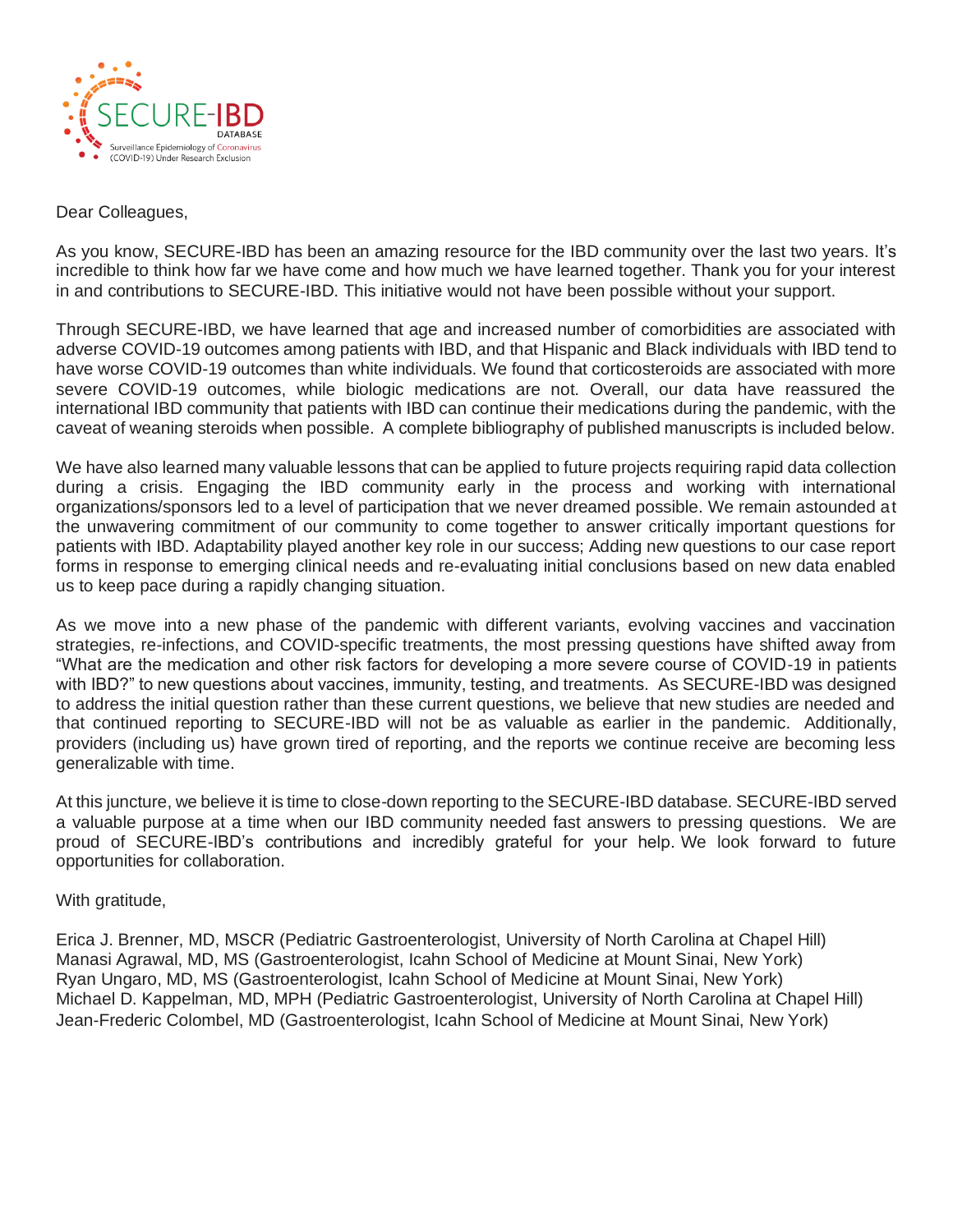## **SECURE-IBD Publications**

- 1. Kaplan GG, Underwood FE, Coward S, Agrawal M, Ungaro RC, Brenner EJ, Gearry RB, Kissous-Hunt M, Lewis JD, Ng SC, Rahier JF, Reinisch W, Steinwurz F, Zhang X, Kappelman MD, Colombel JF. The Multiple Waves of COVID-19 in Patients With Inflammatory Bowel Disease: A Temporal Trend Analysis. Inflamm Bowel Dis. 2022 Jan 15:izab339. Epub ahead of print. PMID: 35032167.
- 2. Sperger J, Shah KS, Lu M, Zhang X, Ungaro RC, Brenner EJ, Agrawal M, Colombel JF, Kappelman MD, Kosorok MR. Development and validation of multivariable prediction models for adverse COVID-19 outcomes in patients with IBD. BMJ Open. 2021 Nov 12;11(11):e049740. PMID: 34772750.
- 3. Izadi Z\*, Brenner EJ\*, Mahil SK, Dand N, Yiu ZZN, Yates M, Ungaro RC, Zhang X, Agrawal M, Colombel JF, Gianfrancesco MA, Hyrich KL, Strangfeld A, Carmona L, Mateus EF, Lawson-Tovey S, Klingberg E, Cuomo G, Caprioli M, Cruz-Machado AR, Mazeda Pereira AC, Hasseli R, Pfeil A, Lorenz HM, Hoyer BF, Trupin L, Rush S, Katz P, Schmajuk G, Jacobsohn L, Seet AM, Al Emadi S, Wise L, Gilbert EL, Duarte-García A, Valenzuela-Almada MO, Isnardi CA, Quintana R, Soriano ER, Hsu TY, D'Silva KM, Sparks JA, Patel NJ, Xavier RM, Marques CDL, Kakehasi AM, Flipo RM, Claudepierre P, Cantagrel A, Goupille P, Wallace ZS, Bhana S, Costello W, Grainger R, Hausmann JS, Liew JW, Sirotich E, Sufka P, Robinson PC, Machado PM, Griffiths CEM, Barker JN, Smith CH, Yazdany J, Kappelman MD; Psoriasis Patient Registry for Outcomes, Therapy and Epidemiology of COVID-19 Infection (PsoProtect); the Secure Epidemiology of Coronavirus Under Research Exclusion for Inflammatory Bowel Disease (SECURE-IBD); and the COVID-19 Global Rheumatology Allianc; Psoriasis Patient Registry for Outcomes, Therapy and Epidemiology of COVID-19 Infection (PsoProtect); the Secure Epidemiology of Coronavirus Under Research Exclusion for Inflammatory Bowel Disease (SECURE-IBD); and the COVID-19 Global Rheumatology Alliance (GRA). Association Between Tumor Necrosis Factor Inhibitors and the Risk of Hospitalization or Death Among Patients With Immune-Mediated Inflammatory Disease and COVID-19. JAMA Netw Open. 2021 Oct 1;4(10):e2129639. PMID: 34661663.
- 4. Ricciuto A, Lamb CA, Benchimol EI, Walker GJ, Kennedy NA, Kuenzig ME, Kaplan GG, Kappelman MD, Ungaro RC, Colombel JF, Brenner EJ, Agrawal M, Reinisch W, Griffiths AM, Sebastian S. Inflammatory Bowel Disease Clinical Activity Is Associated with COVID-19 Severity Especially in Younger Patients. J Crohns Colitis. 2021 Sep 27:jjab172. PMID: 34570886.
- 5. Ungaro RC\*, Brenner EJ\*, Agrawal M, Zhang X, Kappelman MD, Colombel JF; Surveillance Epidemiology of Coronavirus Under Research Exclusion for Inflammatory Bowel Disease (SECURE-IBD) Research Group. Impact of Medications on COVID-19 Outcomes in Inflammatory Bowel Disease: Analysis of Over 6,000 Patients from an International Registry. Gastroenterology. 2021 Sep 13. Epub ahead of print. PMID: 34529987.
- 6. Ungaro RC, Agrawal M, Brenner EJ, Zhang X, Colombel JF, Kappelman MD, Reinisch W. New Gastrointestinal Symptoms Are Common in Inflammatory Bowel Disease Patients With COVID-19: Data From an International Registry. Inflamm Bowel Dis. 2021 Jul 28:izab184. Epub ahead of print. PMID: 34320194.
- 7. Parekh R, Zhang X, Ungaro RC, Brenner EJ, Agrawal M, Colombel JF, Kappelman MD. Presence of Comorbidities Associated with Severe Coronavirus Infection in Patients with Inflammatory Bowel Disease. Dig Dis Sci. 2021 Jun 28:1–7. Epub ahead of print. PMID: 34181165.
- 8. Agrawal M\*, Brenner EJ\*, Yan Mak JW, Zhang X, Kaplan GG, Ng SC, Reinisch W, Steinwurz F, Lewis JD, Kissous-Hunt M, Modesto I, Ungaro RC, Colombel JF, Kappelman MD. COVID-19 Outcomes Among Racial and Ethnic Minority Individuals With Inflammatory Bowel Disease in the United States. Clin Gastroenterol Hepatol. 2021 Jun 2. Epub ahead of print. PMID: 34089848.
- 9. Agrawal M, Zhang X, Brenner EJ, Ungaro RC, Kappelman MD, Colombel JF. The impact of vedolizumab on COVID-19 outcomes among adult IBD patients in the SECURE-IBD registry. J Crohns Colitis. 2021 Apr 22. Epub ahead of print. PMID: 33884425.
- 10. Brenner EJ\*, Ungaro RC\*, Colombel JF, Kappelman MD. Reply to: Corticosteroids, but not TNF Antagonists, are Associated with Adverse COVID-19 Outcomes in Patients with Inflammatory Bowel Diseases: Results from an International Registry. Gastroenterology. 2021 Apr;160(5):1886-1887. Epub 2021 Jan 13. PMID: 33453233.
- 11. Agrawal M, Brenner EJ, Zhang X, Modesto I, Woolcott J, Ungaro RC, Colombel JF, Kappelman MD. Characteristics and Outcomes of IBD Patients with COVID-19 on Tofacitinib Therapy in the SECURE-IBD Registry. Inflamm Bowel Dis. 2021 Mar 15;27(4):585-589. PMID: 33325523